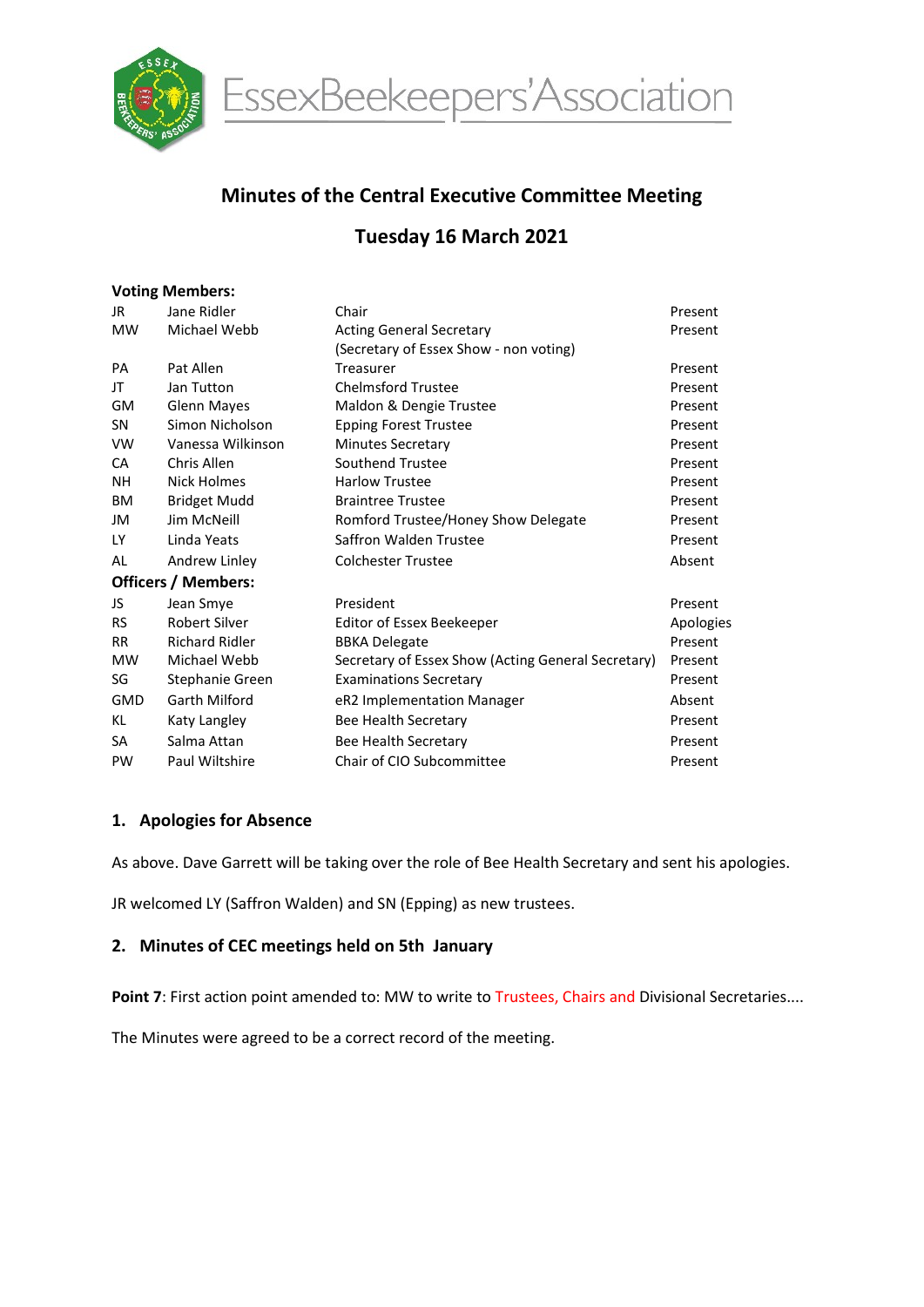# 3. Matters arising not on Agenda/action updates

Host division: The current Host Division, Chelmsford, have agreed to carry over this responsibility for another year. This is with the agreement of the next official Division, Harlow. It was approved by the CEC, by email, after its last meeting.

Point 6: All divisions have now provided information on apiary leases. JR said that arrangements vary and it would be desirable to standardise the format to some extent at least. The Governance Subcommittee recommends that a working party is formed to investigate EBKA leases, as well as extra Trustee insurance, and to put forward proposals to the CEC. PW and CA have offered to be part of this group but someone else, ideally a Trustee, needs to lead this initiative. JR asked for a volunteer/s.

#### Action: The CEC to set up a working party to investigate EBKA leases and Trustee insurance.

Point 10: A short acknowledgement to Tony Rand's email had been sent after the last CEC meeting. The main points of his resignation email were as discussed.

JR said that CEC Officers have followed up the points raised and concluded that:

1. The Endowment Fund is a trust fund separate from the EBKA and the Pollination Fund closed many years ago and the funds still held in a bank account were transferred to the EBKA in 2015.

2. The fraudulent loss of money to scammers was regrettable. Policies and procedures have been tightened and updated.

3. EBKA Accounts have been properly scrutinised and duly signed off at each AGM.

4. The disclosure of membership data was investigated with due process and the CEC found no case to answer.

5. The agreement of Minutes of CEC meetings takes place at every CEC meeting and any amendments also agreed.

6. Any slights of a personal nature of current and previous trustees are not easy to prove or disprove and are a matter of opinion.

It was agreed that a short response to the points raised would be appropriate and include thanks to Tony for his work as General Secretary. It will also include a reminder to return EBKA papers to the current General Secretary.

#### Action: MW to write to Tony Rand.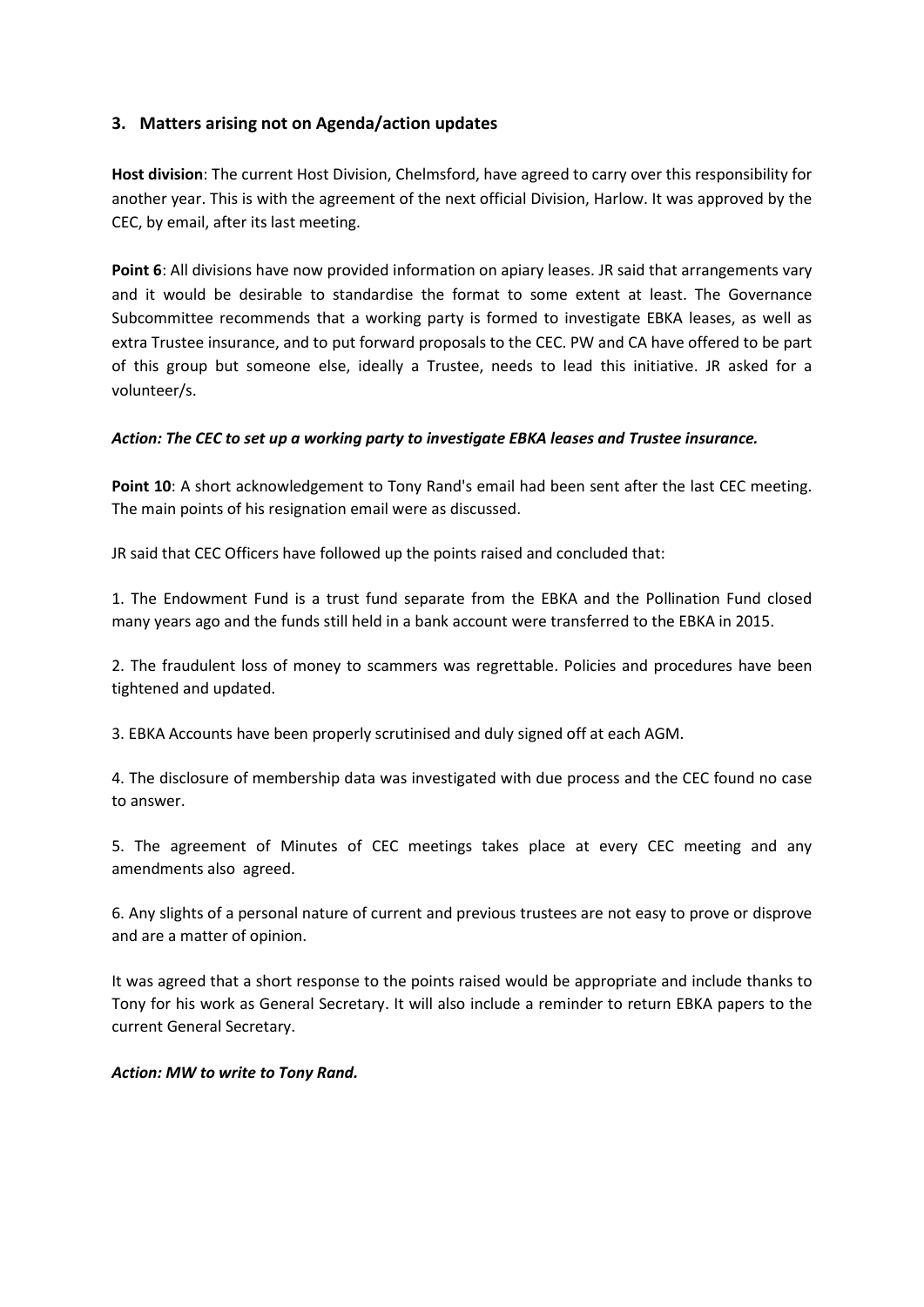# 4. Treasurer's Report

PA had circulated a report and 2020 Accounts to the CEC ahead of the meeting. Consolidation of the Accounts had been difficult because of inconsistency across Divisions. Another divisional Treasurer's meeting is planned to agree improvements and to seek advice on accounting formats.

Two Divisions suffered a deficit in the year but overall EBKA showed a large surplus. We need to decide how to spend it: a topic for a future meeting.

The Accounts' Examiner had noted that members can make donations to education and research funds but, in fact, there are no specific identifiable funds. PA will address this issue.

The Accounts Examiner did not charge for his work but will not examine the accounts next year. MW said he would research an alternative.

JR thanked PA for her excellent and efficient work on the Accounts.

# Action: PA address issue of identifiable education and research funds. Action: MW to suggest Accounts Examiner for 2021

# 4. EBKA AGM

The first virtual AGM will take place on Zoom on Saturday 20 March (1.30 pm for 2 pm start). JR thanked MW, PW and JT for sorting out the mechanics.

Key points:

- Papers are available on the EBKA website, and any additional papers will be sent to NH for display
- An email will be sent to all members via eR2 with information about joining the meeting, access to papers and the agenda
- Members attending will be asked to name themselves and their division
- JT will chair the meeting
- Voting for the Accounts, Proposition and Election of Officers will take place electronically
- JT will give a review of the Conference
- Penny Learmonth will read from the Book of Commemoration
- MW will take the Minutes
- Tony Gunton will give a talk on Solitary Bees after the AGM.

A Presiding Officer is needed from Harlow as it will be the Host Division next year.

Action: NH to let MW know the name of the upcoming Presiding Officer.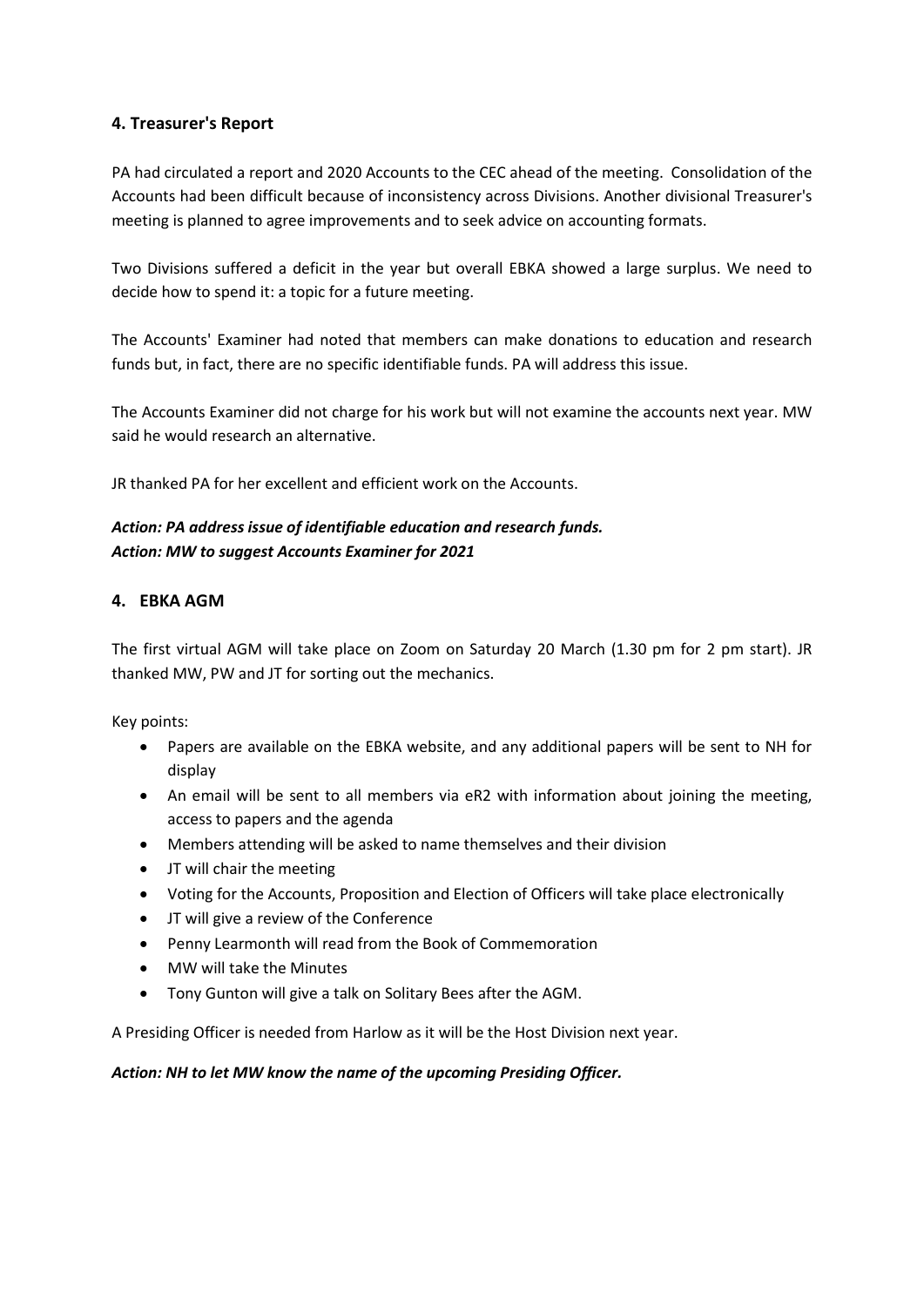# 5. Governance sub-committee (GSC) - updates for ratification

Ted Gradosielski has resigned from the GSC and JR thanked him for all the work he put in during his years as Chair.

There are now four members of the GSC, who have elected to have a rotating Chair. PW was elected as Chair for recent meetings and introduced the updated policies:

GSC Terms of Reference: the amendments made were for practical reasons. The committee would like to recruit another trustee.

Proposal: Accept the amended GSC Terms of Reference

#### Agreed Unanimously

Honey Show Terms of Reference: minor changes had been made but there was a query about point 3c which appears incomplete.

Action: MW to amend the Honey Show ToR and send to the CEC for approval.

Terms & Responsibilities of Trusteeship: The original Trustee Agreement Form had been edited to a more user friendly and readable document. MW suggested that all Trustees should sign it, so we have a complete set.

The issue of confidentiality was discussed. How do we balance the need to maintain confidentiality with Trustees' responsibility for openness with their divisions?

JS asked whether a similar document should be created for CEC members who are not Trustees, who have the same responsibilities and obligations. For discussion at the next CEC meeting.

Proposal: Accept the Terms & Responsibilities of Trusteeship document

Vote: 9 For; 1 Abstain; ACCEPTED

Action: Add to the CEC meeting agenda the suggestion that a similar document should be created for CEC members who are not Trustees.

Equality & Diversity statement: this is the first of its kind for EBKA.

Proposal: Accept the Equality & Diversity statement

## Agreed Unanimously

Privacy Policy: amendments had been made to 2.2 and 2.4.5 to address a previous request to include information on data requests.

Proposal: Accept the revised Privacy Policy

## Vote: 9 For; 1 Abstain; ACCEPTED

Covid Guidance: The GSC recommends that the CEC provides simple guidance for EBKA Divisions on Covid 19 Precautions in advance of face-to-face meetings. CA suggested that, if approved, it should be readily available on the EBKA website and updated as necessary. The key message should be to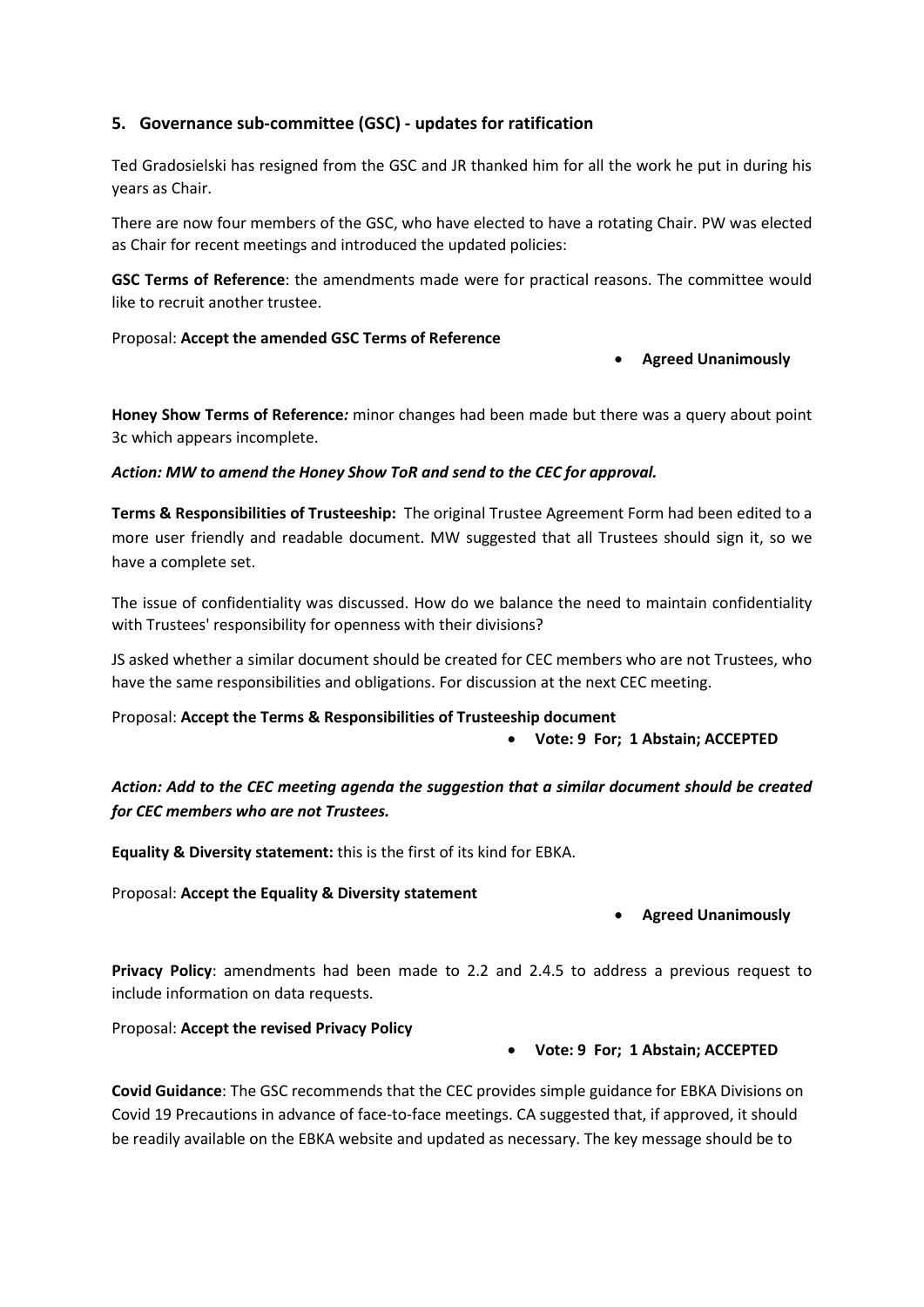refer to Government Guidelines, err on the side of caution and not to put our membership or the public at risk.

### Proposal: Accept the Covid Guidance document

#### Vote: 7 For; 3 Abstain; ACCEPTED

JR will send the Guidance document to Divisional Chairs and Secretaries.

#### Action: JR to circulate Covid Guidance document to Divisional Chairs and Secretaries.

# Action: VW to send final policies to NH for the website and forward Terms & Responsibilities of Trusteeship document to Trustees.

## 6. Training Sessions - Health & Safety Training Workshop, Trustee Training

JR has organised a Health & Safety Training Workshop for 10 April. It will take place on Zoom for approx 3 h. Each division will be invited to put forward three representatives to attend the meeting. It will be an opportunity to raise awareness, share best practice and to improve knowledge and implementation of careful procedures at EBKA. An invitation will be circulated to Divisions shortly.

# Action: JR to circulate invitation to Health & Safety Training Workshop to Divisional Chairs and Secretaries.

MW suggested that a Trustee Training session might be held later in the year. A successful half-day event had been organised in 2018. A short meeting with the three new Trustees will be arranged in the near future.

## Action: VW to arrange short meeting on Zoom for new Trustees

## 7. 2021 Season EBKA events: Ted Hooper Lecture, Honey Show, Conference

It was agreed that 2021 Ted Hooper Lecture at the Wax Chandlers Hall in July should be postponed because of ongoing Covid concerns. SA suggested inviting Giles Budge to give his lecture on Zoom instead. She will write to him.

#### Action: SA to write to Giles Budge to invite him to give his lecture on Zoom.

A Honey Show Committee meeting will take place soon. MW reported that the Orsett Show Committee will be meeting to discuss a way forward for the event in the near future.

Chelmsford will hold a meeting in April to discuss the Conference: there are concerns about holding a mass event in the autumn. JT said she would put forward proposals to the CEC at their next meeting.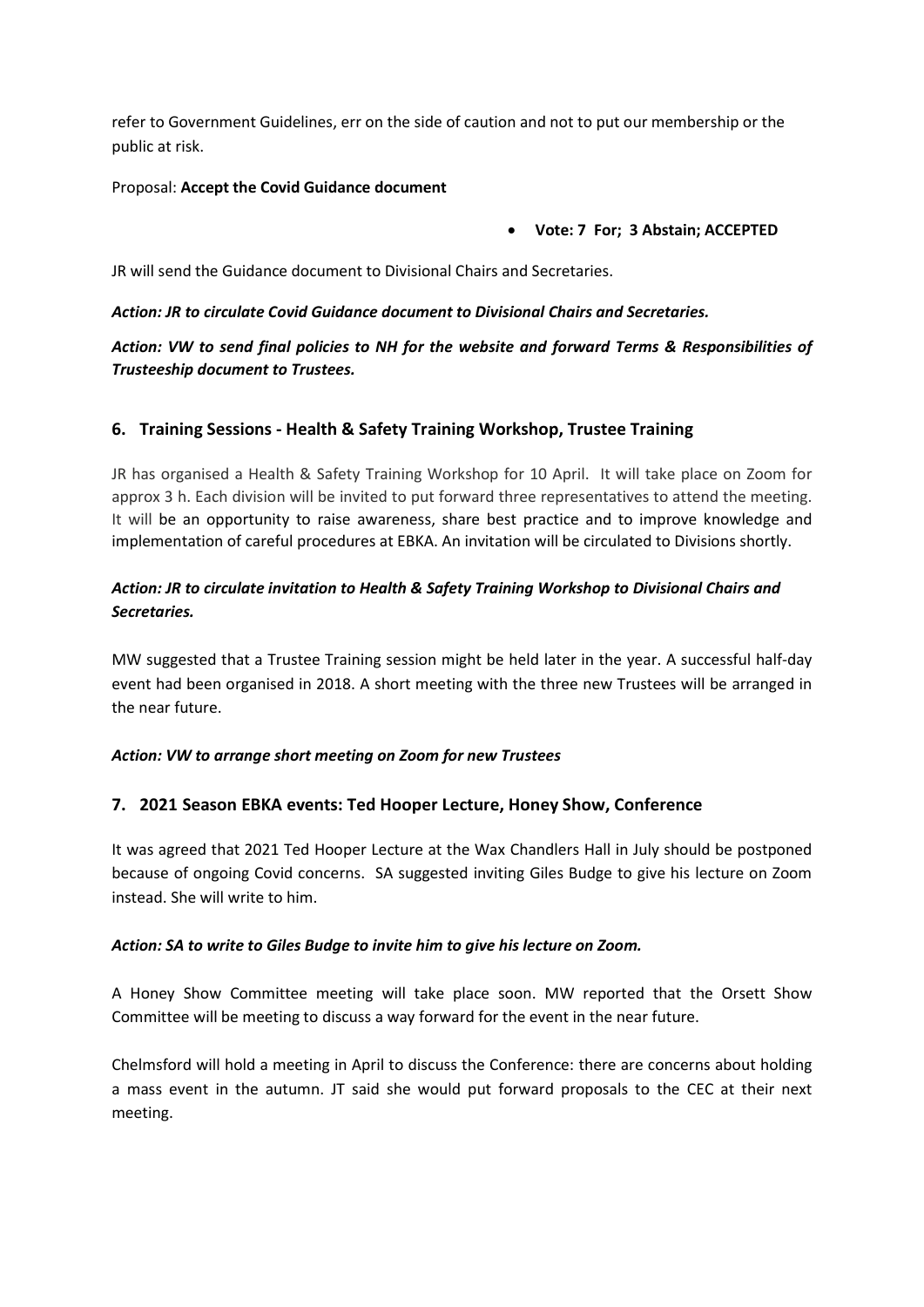# 8. Questions arising from Divisional Reports & Officers' Reports

NH had reported that Harlow are still without a Chair or Secretary. JR offered assistance from the CEC.

The Examinations Secretary's report from SG will be presented at the AGM.

## 9. Correspondence - EARS, Expenses Claim, Letter re Neonics, BeeCraft

EARS: a progress research report for 2020 was received and PhD student, Theodora Commandeur, has made a short video about her research. These will be forwarded to the CEC. It was suggested that the video is circulated to Divisions for use at their meetings.

#### Action: JR to circulate EARS report and video to the CEC.

Expenses claim: £27 for wine for John Rhodes, the charity lawyer who gave valuable advice on the issue of the CIO. This was approved.

Letter re Neonics: it was noted that BBKA had not responded as enthusiastically as other organisations in criticising the planned re-introduction of neonicotenoids, but that no action be taken as their use in UK is not now going ahead.

BeeCraft: MW has the paperwork to update the signatories for EBKA's BeeCraft shares. The new signatories will be PA, JR and VW. A new share certificate will be issued.

#### Action: MW to organise new signatories for BeeCraft share certificate.

JR expressed warm thanks to MW for his outstanding support and competence during his time as Acting General Secretary.

## 10. Secretary's business - Minutes of Divisional AGMs

Minutes of Divisional AGMs: all Divisions will be asked to send Minutes of their divisional AGMs to the General Secretary. The aim is to keep the record of divisional Officers up to date for the purposes of EBKA administration. Following a meeting between MW, GMD, NH JT and JR, it was agreed that a process was needed to update eR2's Directory of Officers as well as EBKA email addresses (as shown on the website) in a timely manner.

In establishing up to date contact details for Divisions, it was noticed that Dengie & Maldon Beekeepers are now Maldon & Dengie 100 Beekeepers (M.A.D. Beekeepers), but that this has not been made official and registered on the CC website. GM confirmed the change, which was ratified at their recent AGM. MW was concerned about the implications of the term of 'MAD Honey' and GM said he would check but left the meeting before the discussion was completed.

Future meetings: should CEC meetings continue on Zoom or transition to face to face meetings, once restrictions lift later in the year? Resuming normal meetings may affect attendance: it has been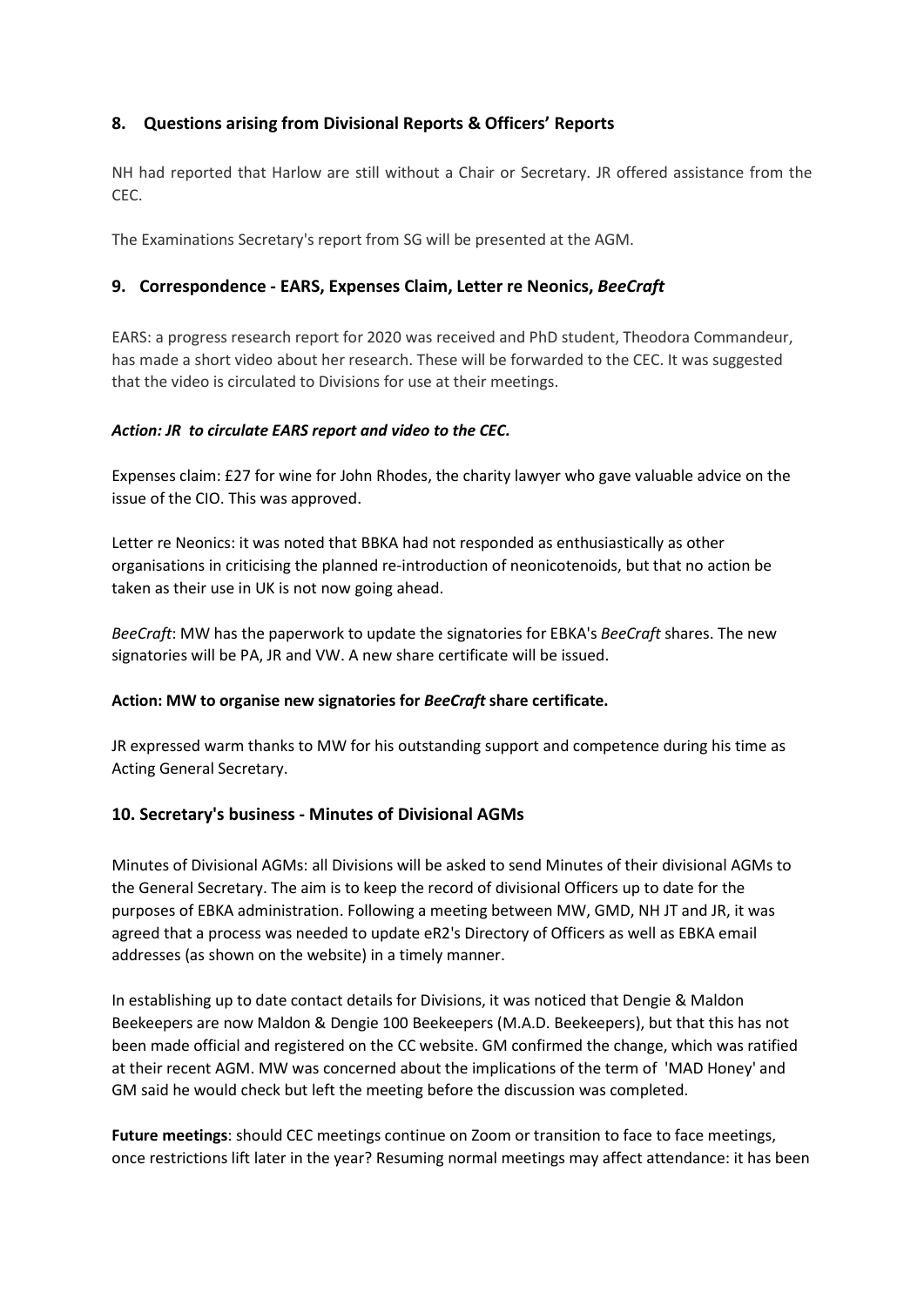excellent on Zoom; there is also the environmental impact of travel to consider. Perhaps a fusion of both types of meeting is the way forward.

Action: VW to make preliminary enquiries about the hire of Margretting Hall for CEC meetings.

| <b>Action</b><br>date | Owner     | <b>Action</b>                                                                                                                                                                 | <b>Action</b><br>due date | Update        | <b>Status</b> |
|-----------------------|-----------|-------------------------------------------------------------------------------------------------------------------------------------------------------------------------------|---------------------------|---------------|---------------|
| 3/3/20                | Trustees  | Ensure that their committees have<br>elected Safety Officers to cover Risk<br>Assessments for all events, and the<br>CEC Event Safety Officers to cover<br>all County events. | 30/3/20                   |               | open          |
| 7/7/20                | <b>MW</b> | Handle relevant documentation<br>relating to EBKA shares in Bee Craft<br>Ltd                                                                                                  | 1/9/20                    | Ongoing       | open          |
| 5/1/21                | <b>NH</b> | Add list of CEC postholders with<br>their ebka email addresses to the<br>website.                                                                                             | 1/2/21                    | After the AGM | open          |
| 16/3/21               | Trustees  | Set up a working party to<br>investigate EBKA leases and Trustee<br>insurance.                                                                                                | 30/4/21                   |               | open          |
| 16/3/21               | <b>MW</b> | Write to Tony Rand re resignation<br>letter                                                                                                                                   | 16/4/21                   |               | open          |
| 16/3/21               | PA        | Address of issue of Education and<br>Research funds                                                                                                                           | 30/4/21                   |               | open          |
| 16/3/21               | <b>MW</b> | <b>Suggest Accounts Examiner for</b><br>2021                                                                                                                                  | 30/4/21                   |               | open          |
| 16/3/21               | <b>NH</b> | Contact MW with name of the<br>upcoming Presiding Officer                                                                                                                     | 20/3/21                   |               | open          |
| 16/3/21               | <b>MW</b> | Amend Honey Show ToR and send<br>to the CEC for approval                                                                                                                      | 30/4/21                   |               | open          |
| 16/3/21               | <b>VW</b> | Add point about CEC officers<br>agreement to CEC meeting agenda                                                                                                               | 30/4/21                   |               | open          |
| 16/3/21               | $\mid$ MW | Amend the Honey Show ToR and<br>send to the CEC for approval                                                                                                                  | 30/4/21                   |               | open          |
| 16/3/21               | JR.       | Circulate Covid Guidance document<br>to Divisional Chairs and Secretaries                                                                                                     | 1/4/21                    |               | open          |
| 16/3/21               | <b>VW</b> | Send approved copies of policies to<br>NH for the website                                                                                                                     | 1/4/21                    |               | open          |
| 16/3/21               | VW        | Send Terms & Responsibilities of<br><b>Trusteeship to Trustees</b>                                                                                                            | 30/4/21                   |               | open          |

# NEXT MEETING – Tuesday 4 May at 7.30 pm via Zoom